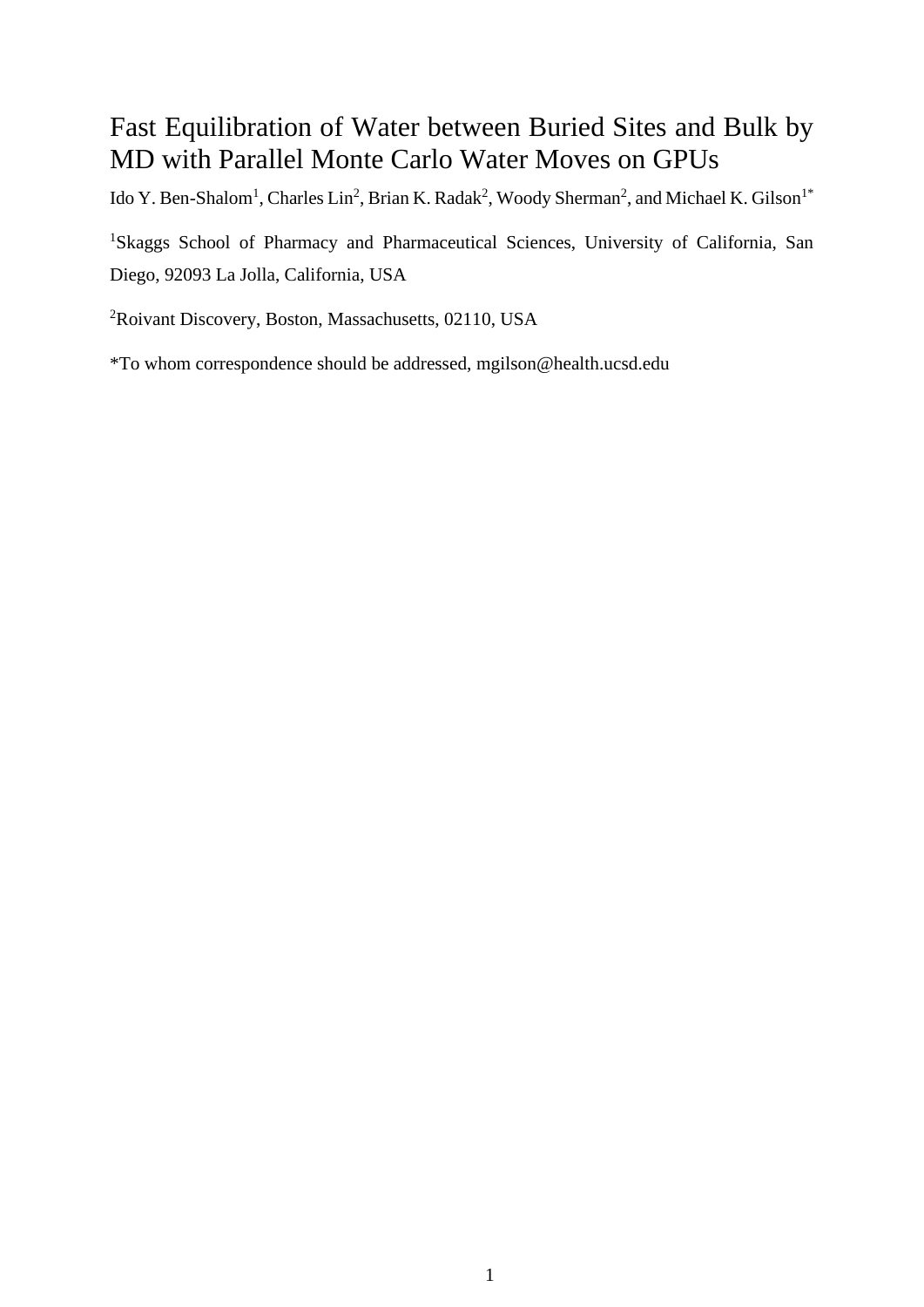## **1 ABSTRACT**

Molecular dynamics (MD) simulations of proteins are commonly used to sample from the Boltzmann distribution of conformational states, with wide-ranging applications spanning chemistry, biophysics, and drug discovery. However, MD can be inefficient at equilibrating water occupancy for buried cavities in proteins that are inaccessible to the surrounding solvent. Indeed, the time needed for water molecules to equilibrate between bulk solvent and the binding site can be well beyond what is practical with standard MD, which typically ranges to hundreds of nanoseconds to low microseconds. We recently introduced a hybrid Monte Carlo/MD (MC/MD) method, which speeds up the equilibration of water between buried cavities and the surrounding solvent, while sampling from the thermodynamically correct distribution of states. While the initial implementation of the MC functionality led to considerable slowing of the overall simulations, here we address this problem with a parallel MC algorithm implemented on graphical processing units (GPUs). This results in speedups of 10-fold to 1000-fold over the original MC/MD algorithm, depending on the system and simulation parameters. The present method is available for use in the AMBER simulation software.

## **2 INTRODUCTION**

Buried protein cavities may accommodate water molecules, and it is generally more favorable to fill a polar cavity with water than to leave it unoccupied.<sup>1</sup> Water exchange between bulk and cavities can occur on a very long time scale, depending on the nature of the free energy surface, and exchange can be particularly slow if these cavities are deeply buried.<sup>2</sup> Furthermore, large conformational changes may be required to allow the water to exchange with the bulk. Standard molecular dynamics (MD) simulations, which integrate Newton's equations of motion, are computationally demanding and can require a very long time to account for large conformational changes, adding to the challenge of efficiently sampling water exchange in buried cavities.<sup>3</sup> Thus, a conformational ensemble from MD that does not efficiently sample the exchange of water between bulk and buried cavities may not be with concordance with the proper Boltzmann distribution associated with the conditions (e.g., solvent composition and temperature) of the simulation. Moreover, a simulation might appear to be converged, while in reality it is stuck in a local minimum and unable to sample important states for the buried water molecules.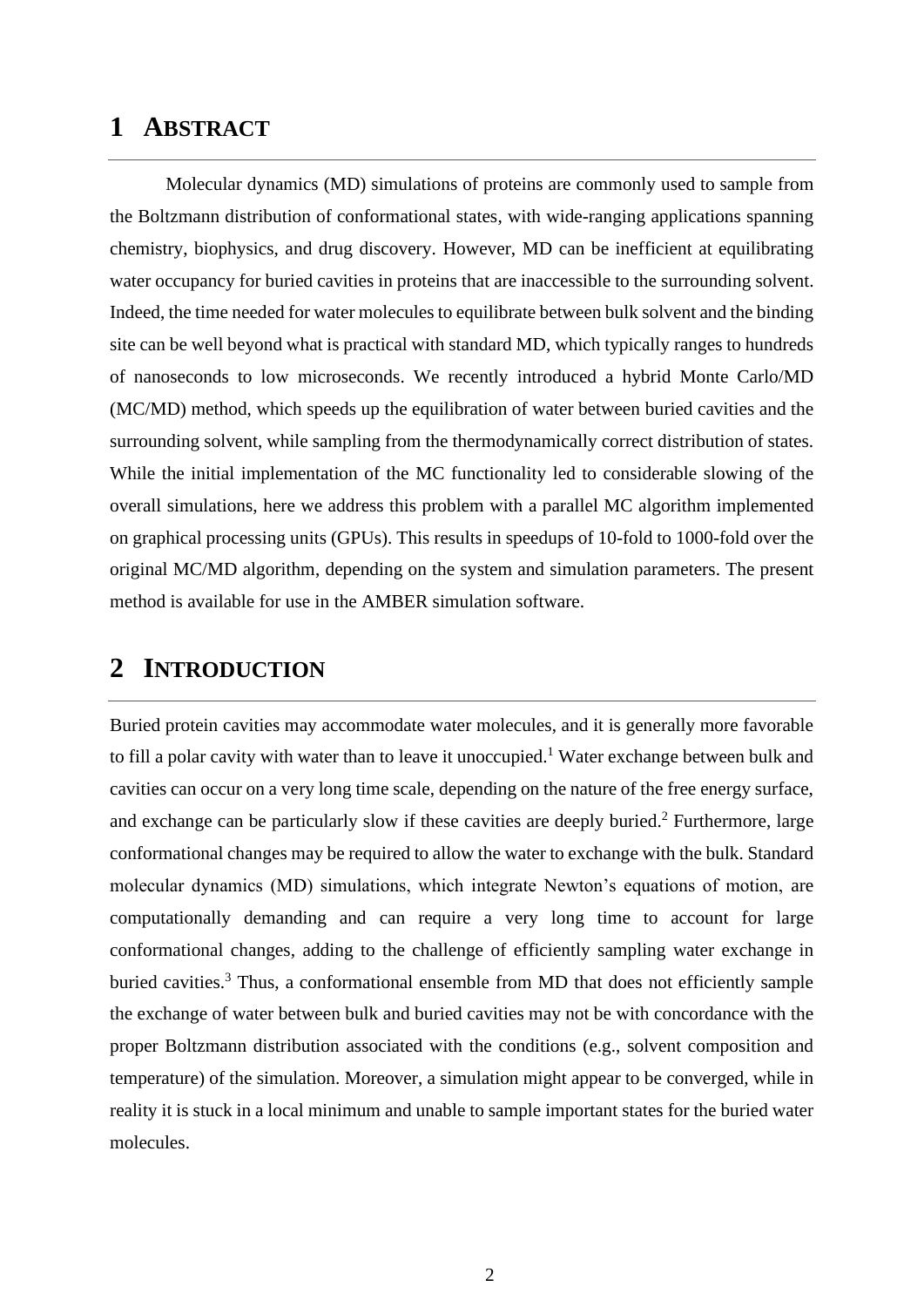As a consequence, properly equilibrating water molecules is essential for attaining accurate results in MD simulations, such as calculating protein–ligand binding free energies with MDbased methods.<sup>3–6</sup> For example, alchemical methods that decouple the entire ligand from the binding site to compute absolute binding free energies,  $7^{-12}$  or which chemically modify the ligand to compute relative binding free energies, $13-17$  may not converge without accounting for resulting changes in the water occupancy of the binding site, especially for deeply buried cavities.<sup>18</sup> This is particularly problematic in drug discovery applications because the system may appear to be converged using standard MD analysis techniques, leading to false positive or false negative predictions.

Pioneering approaches to speed the equilibration of water molecules between bulk solvent and the protein interior have interleaved grand canonical Monte Carlo (GCMC) water moves <sup>19</sup> with standard MD steps,  $3,6,18,20,21$  and recent work  $22$  has made this technology available in the OpenMM simulation toolkit.<sup>23</sup> A GCMC move starts with an attempt ("try") to insert/remove a water molecule to/from a random point in the simulated system. Each try is stochastically accepted or rejected with a probability based on its energy and the target value of the chemical potential of water in the system being simulated. Because the random locations at which water moves are tried and potentially accepted can be in the protein interior or in bulk solvent, such moves are able to equilibrate water between the protein interior and exteriors, as desired. However, the GCMC approach still poses some challenges. One results from the fact that the acceptance probability of a given try depends on the desired chemical potential of water, and additional work is typically needed to establish this value for the temperature, pressure, and composition, of the system being simulated. In addition, the GCMC/MD approach generates trajectories with a time-varying number of water molecules, a feature that can complicate bookkeeping. Finally, the probability of accepting a GC water insertion or removal move is typically low in condensed phase systems, so the method can be inefficient.

We recently introduced an alternative approach to equilibrating water in simulations, where translational MC moves allow water to jump between the protein interior and the bulk, while the number of waters in the simulation remains constant,  $24$  and furthermore showed that this approach can improve both the precision and the accuracy of calculations of protein-ligand relative binding free energies.<sup>5</sup> This MC/MD approach avoids the need of a GCMC/MD method to determine what chemical potential to use for each set of simulation conditions, and it also avoids any bookkeeping and software issues that might result from the time-varying number of water molecules. Although we took several algorithmic measures to speed the MC/MD method,<sup>24</sup> integration of the MC steps with MD nonetheless markedly slowed the simulations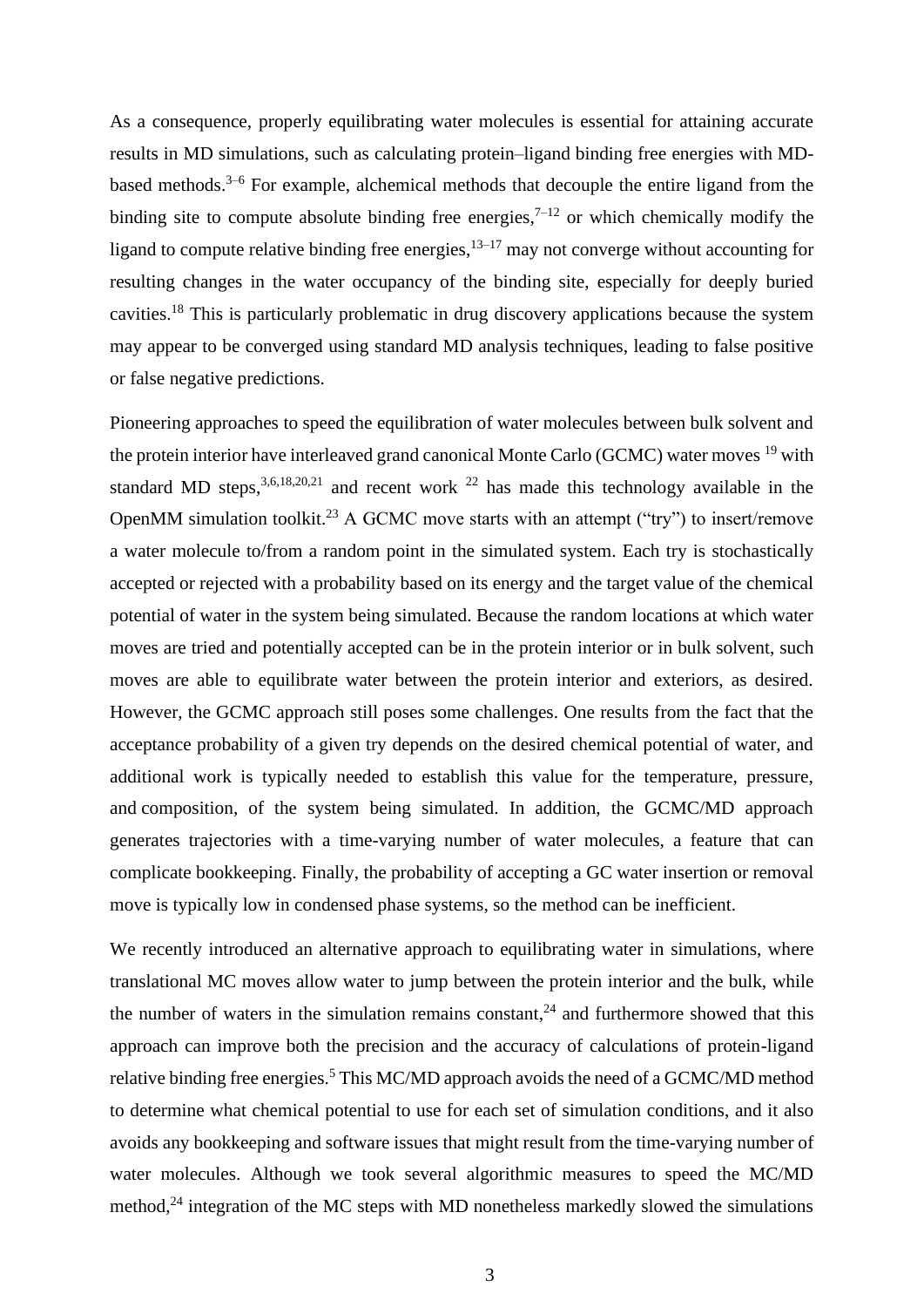in our initial implementation. We have also collaboratively explored the use of nonequilibrium candidate MC (NCMC) moves to increase the acceptance rate of the large translational MC water moves in this approach,<sup>25</sup> but efficiency remains a concern.

Here, we present a different approach to improving the efficiency of the translational MC method. We describe the design, implementation, and validation of a new version of the standard MC/MD algorithm within the AMBER simulation code  $^{26,27}$  that utilizes a parallel MC algorithm implemented on graphical processing units (GPUs), resulting in speedups of roughly 10- to 1000-fold over the original MC/MD algorithm. The present method combines an MC method that allows multiple moves to be tried in parallel while still sampling configurations from the canonical distribution, with GPU acceleration of key bottleneck steps in the algorithm.

## **3 METHODS**

#### **3.1 DESCRIPTION OF THE ALGORITHM**

#### **3.1.1 WORKFLOW**

The present algorithm iteratively alternates a block of N<sub>MD</sub> standard MD steps and a multi-try MC step in which  $N_{MC}$  trial moves are processed in parallel, as detailed below. This is similar to our prior algorithm,<sup>24</sup> where blocks of N<sub>MD</sub> steps alternated with blocks of N<sub>MC</sub> single-try MC steps. Each block of MD starts from the configuration present at the end of the prior MC step and *vice versa*. The velocities of all the atoms in the system at the start of each MD block are the same as those at the end of the prior MD block; that is, a moved water molecule carries its velocities. In addition, the orientation of a moved water is not modified, as the orientation of waters in the bulk is randomized by the MD blocks. Trajectory snapshots (atomic coordinates and velocities and system properties such as energy) are saved during the MD block, but not during MC.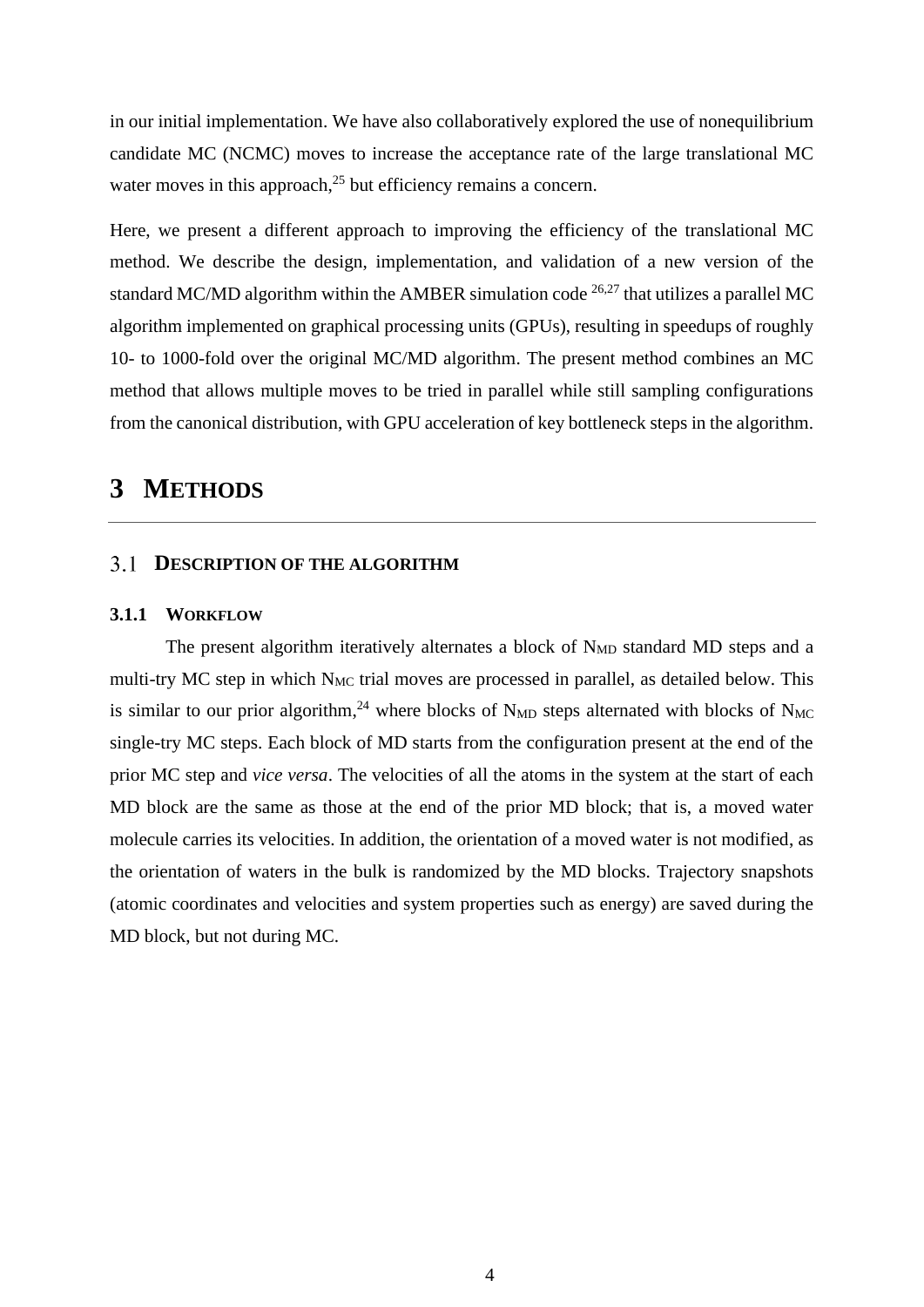

Figure 1: Flowchart of the parallel Monte Carlo/Molecular Dynamics procedure described in this work. Steps within the blue frame constitute the parallel MC part (see text for details). MC preparation comprises generation of the steric grid and the grid with the neighbor list for coarse energy calculations. Full energies are computed with the particle-mesh Ewald treatment of long-ranged electrostatics exactly as done during an MD step. Coarse and full energies are computed on the GPU, as are the steric grid and the coarse energy neighbor list.

#### **3.1.2 PARALLELISM THROUGH MULTI-TRY MONTE CARLO STEPS**

To facilitate an efficient GPU implementation, we moved from traditional serial MC to a parallel MC algorithm (previously described in the context of waste-recycling MC) in which multiple moves are tried in each step.<sup>28,29</sup> The energies of all the move attempts are evaluated in parallel on the GPU, leading to dramatic wall-clock speed-up.

Each multi-try MC step starts with the system in an initial state indexed as  $i = 0$  and with energy  $E_0$ . From this state, additional trial states  $i = 1...N_{MC}$  are generated in which a water molecule, chosen with uniform probability from those within a region defined in the frame of reference of a residue, termed the MC region (Section 2.3), is moved to a sterically feasible location chosen with uniform probability within the same MC region. Thus, water moves can only occur within a single region, preserving detailed balance. Sterically feasible locations are identified via a steric grid within the MC region, as previously detailed.<sup>24</sup> For each trial move, a fast but coarse approximation to the energy change,  $\Delta E_i^{coarse}$  is then computed. If this energy difference is lower than a user-defined cutoff, i.e.,  $\Delta E_i^{coarse} < \Delta E^{cut}$  then a full PME energy calculation is done to provide energy  $E_i$ . Otherwise, i.e., if  $\Delta E_i^{coarse} > \Delta E^{cut}$ , the energy of this trial state is treated as if it were infinite.

From the energies of the initial  $(i = 0)$  and trial  $(i = 1, \ldots N_{MC})$  states, we obtain the following Boltzmann factors

$$
q_i = e^{-E_i}/RT}
$$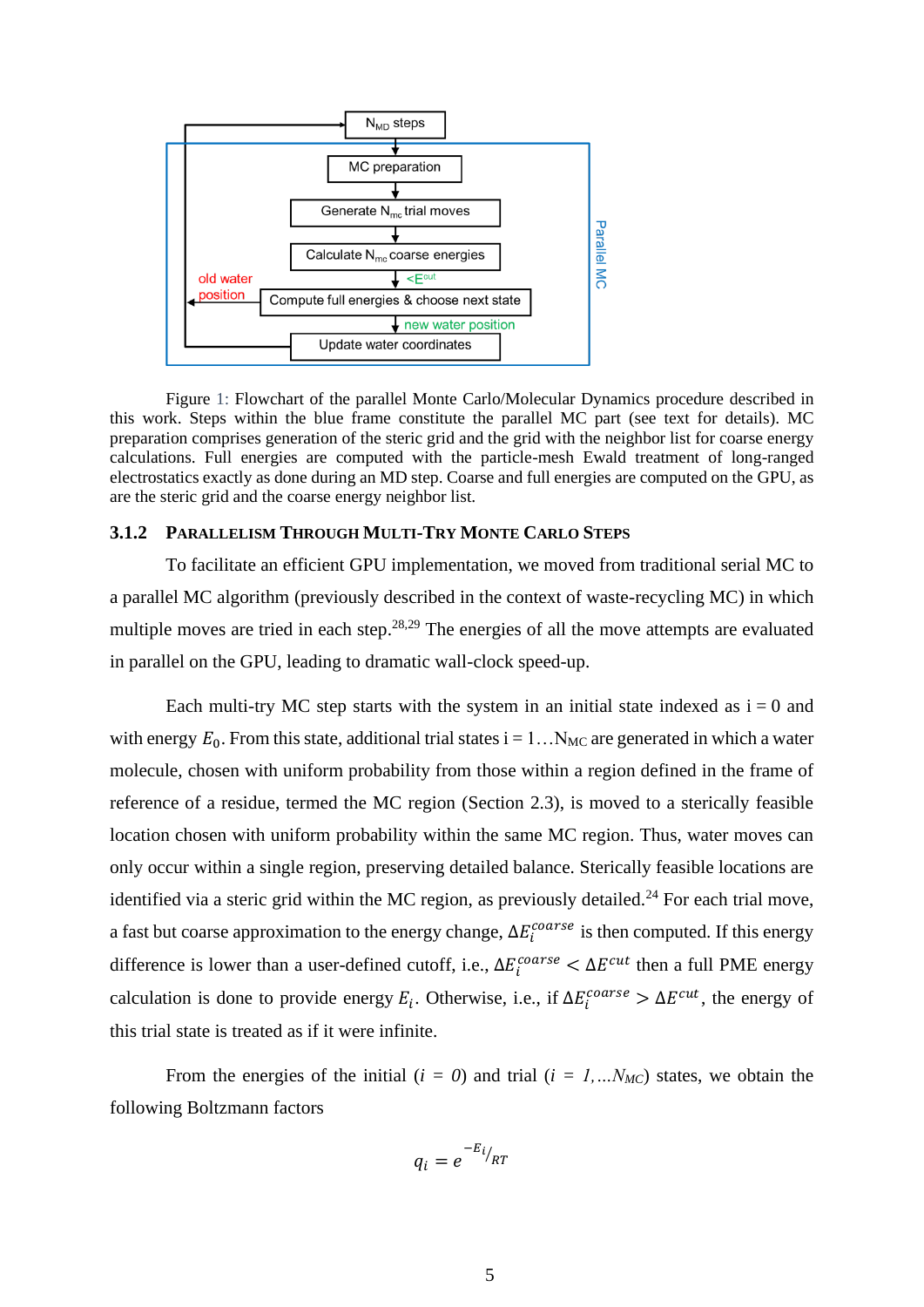where R is the gas constant and T is absolute temperature. Finally, one of the  $N_{MC} + 1$  states (initial or trial) then is selected according to the following probabilities:

$$
p_i = \frac{q_i}{q_{sum}}
$$

where

$$
q_{sum} = \sum_{i=0}^{N_{MC}} q_i
$$

Note that the rationale for trying only sterically feasible locations and for spending the computer time to compute the full energy only for tries with a low approximate energy is that any very high energy state will almost certainly not be accepted as the new state of the system and so can be discarded without a costly full energy calculation.

#### **3.1.3 DEFINITION OF THE MC REGION**

The definition of the MC region is modified from the prior version of our code to a method that is compatible with all types of simulation boxes (e.g., rectangular prism, truncated octahedron). Here, the MC region in which waters are moved with MC steps is a rectangular prism with user-defined dimensions and centered at the center of coordinates of a user-defined set of atoms selected with the AMBER masking function. This selection is defined with the input keyword **mcwatmask**, and the keyword **mcligshift** is used to define the length of the grid along each axis, in Å. For example, a value of 10 means that the grid will extend  $\pm 10$  Å from the center along each axis. Thus, one may enhance water exchange in a buried binding pocket by centering the MC region on a residue bordering the pocket and making the region large enough that it extends into the water outside the protein. If the grid is not defined, the grid dimensions will be the entire simulation box.

#### **3.1.4 GPU IMPLEMENTATION**

We transferred multiple components of the MC process from the CPU to the GPU. Most importantly, the values of  $\Delta E_i^{coarse}$  for all trial moves in the MC step are evaluated in parallel on the GPU.The full AMBER energies are evaluated on the GPU with the PME treatment of long-ranged electrostatics for each trial configuration *i* with  $\Delta E_i^{coarse} > \Delta E^{cut}$ . As described in Section 3.2, this approach takes advantage of the multi-try MC method. In addition, two setup steps that are time consuming on the CPU are now executed on the GPU. Thus, for both the bit grid based steric grid as well as the subsequent grid-based neighbor list E<sup>coarse</sup> calculations, hundreds of trial moves can be done in parallel by utilizing the GPU. As previously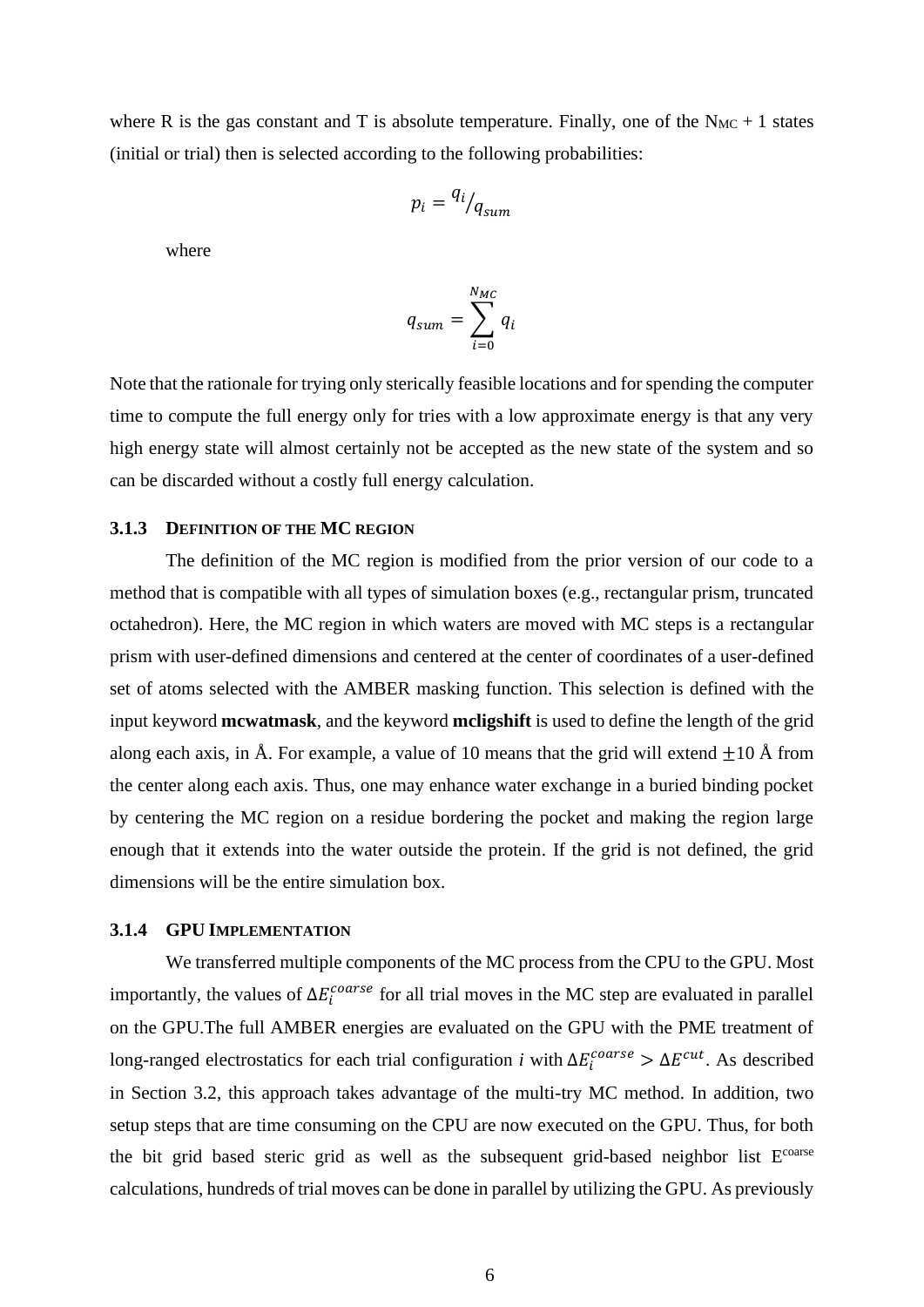detailed,<sup>15</sup> the coarse calculation grid covers the entire simulation box and has a coarse spacing set to half the distance cutoff used for nonbonded interactions. Each coarse grid point is assigned a list of the atoms in its corresponding voxel, and  $E^{coarse}$  is computed by considering the interactions of a water molecule with the atoms in the same and the neighboring two coarse voxels in each direction.

#### **EVALUATION AND OPTIMIZATION OF THE ALGORITHM**

#### **3.2.1 MAINTAINING THE BOLTZMANN DISTRIBUTION**

We wished to confirm that the algorithm maintains detailed balance and thus yields a correct Boltzmann distribution. To do this, we tested the method on a hot water gas for which the acceptance rate for new trial water positions is high, so that any error introduced by the MC procedure would be apparent from a difference in the energy distribution relative to a plain MD simulation of the same system with a suitable thermostat. The test system is composed of 97 gas phase water molecules at 500 K in a constant volume box with a side length of about 56  $\AA$ along each axis. To maximize the effect of the MC moves, we used an MC region that covered the entire simulation box.

The MD component of the MC/MD calculations and the pure MD reference simulations used the SHAKE algorithm<sup>30,31</sup> with the default tolerance of 0.00001 Å. Because these particular calculations were run at 500K, the atomic speeds are large, so the integration time step was set to 0.2 fs to minimize deviations from the Boltzmann ensemble. This maximizes compatibility with the MC steps, for which there are no finite time-step errors. (For the other simulations in this work, the MD time step was 2 fs.) The reference MD simulation was run for 20 ns, and the MD energy was recorded every 10 steps, which resulted in  $10^7$  energy calculations. The MC/MD calculations alternated runs of 10 MD steps with an MC step with  $N_{MC} = 10$ . As our MC/MD method is optimized to work for protein-ligand complexes and small cavities, using our method on a gas-phase system that is composed of mostly cavities is highly inefficient and is therefore considerably slower compared to MD. However, we think it is the most accurate way to examine the thermodynamic character of the system. We ran eight MC/MD calculations, each with  $1.25 \times 10^6$  cycles, for a total of  $10^7$  energy calculations. All MC/MD and MD runs started with the same initial configuration of the equilibrated gas but used different random number seeds.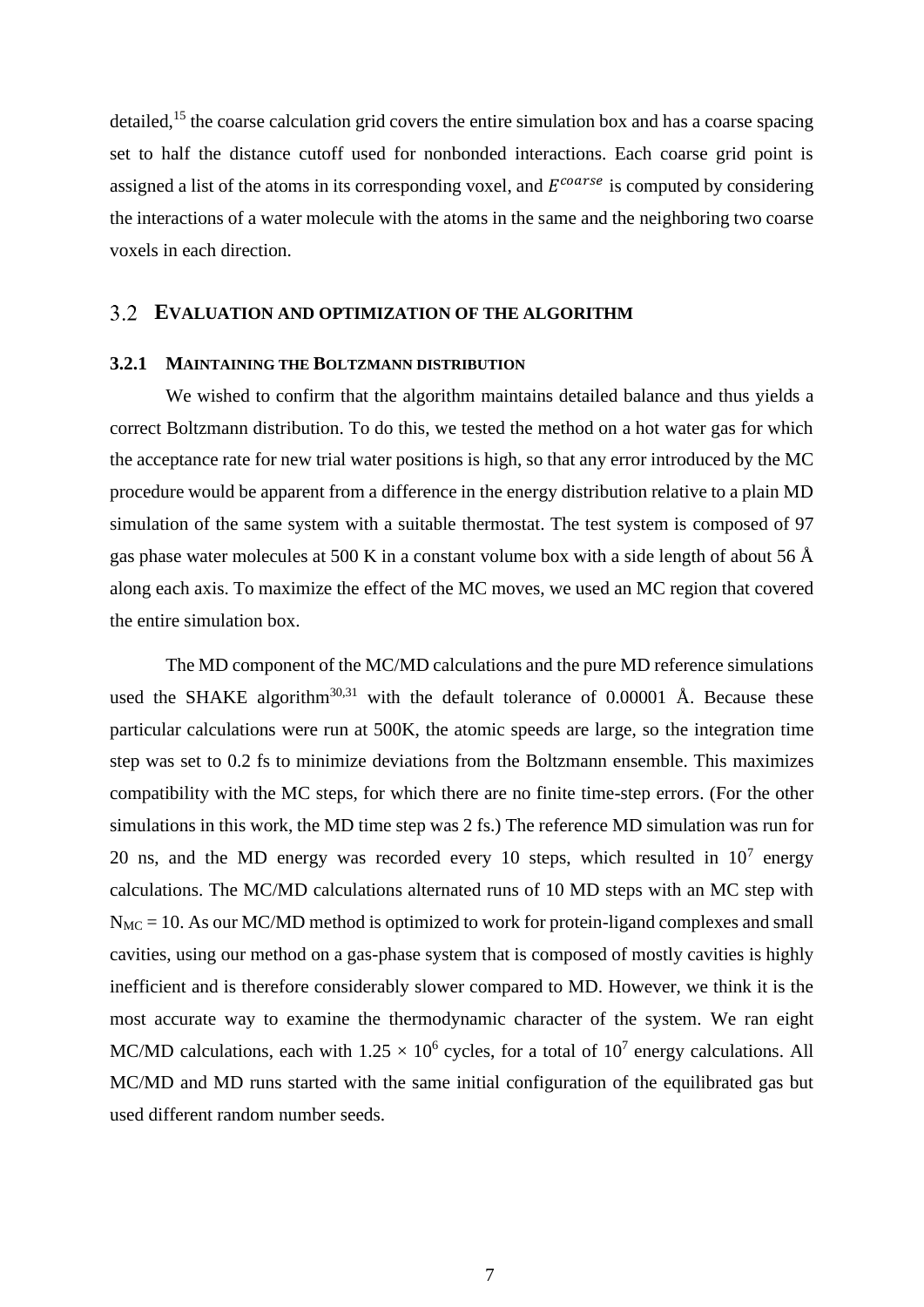#### **3.2.2 EFFECTS OF PARAMETERS ON EFFICIENCY FOR A PROTEIN-LIGAND COMPLEX**

Decreasing the value of E<sup>cut</sup> speeds the MC step by reducing the number of costly full energy calculations, but it also risks perturbing the results due to excessive reliance on the less accurate coarse energy calculation. We explored this tradeoff, as well as the consequences of varying the number of MC tries per step,  $N_{MC}$  for a protein-ligand test system.

We used the Major Urinary Protein (MUP) structure with the PDB ID 1ZNK.<sup>32</sup> The system was constructed using the TIP3P water model, $33$  the ff14SB $34,35$  force field for the protein, and GAFF<sup>36</sup> for the ligand. The protein-ligand complex was solvated in rectangular boxes using tleap with initial buffer sizes of 11 Å. The net charge of the system was neutralized by addition of Na<sup>+</sup>. The simulations were performed on GPUs with AMBER20's GPUaccelerated PMEMD simulation code.<sup>37-40</sup> During equilibration, Cartesian restraints to the starting structure were applied to all ligand and protein heavy atoms, with a force constant of 5 kcal mol<sup>-1</sup>  $\AA$ <sup>-2</sup>. After a brief minimization (50 steps of steepest descent plus 450 steps of conjugate gradient), the system was sequentially heated at a fixed volume with linear ramps joining the temperatures 5, 100, 200, and 298.15 K, at 20 ps per ramp, with each ramp followed by an additional 20 ps with pressure coupling. All simulations used a Langevin integrator with a 2 fs timestep with a friction coefficient of  $2 \text{ ps}^{-1}$ . Heating steps were run in NVT, while equilibration and production steps were run in NPT with pressure regulated at 1 atm with a Monte Carlo barostat.<sup>41</sup> The SHAKE algorithm<sup>30,31</sup> was used to constrain hydrogen bond lengths. The standard AMBER protocol for non-bonded interactions was followed. Thus, the particle mesh Ewald (PME) method<sup>42</sup> was used for periodic boundary conditions with an 8  $\AA$ cutoff for the short-ranged PME contribution as well as LJ interactions. A long-range continuum correction was used for the dispersive term.<sup>43</sup> Cartesian restraints with a force constant of 5 kcal mol<sup>-1</sup>  $\AA$ <sup>-2</sup> were applied to the C $\alpha$  atoms and ligand atoms during the production run.

For this MUP system, we checked the effects of varying threshold of energy,  $E<sup>cut</sup>$ , to send an MC try from a fast, coarse energy calculation to a slower, full pmemd calculation.<sup>24</sup> The higher the value, more MC tries are sent to full pmemd calculation rather than being immediately rejected, and therefore the runtime is slower. Note that using a higher value can lead to an increase in the acceptance rate, but not a lower acceptance rate. This is because configurations that would otherwise have been rejected get a second chance to be accepted following a full energy calculation, as detailed in Section [4.2.](#page-9-0) We also investigated the effect of  $N_{MC}$  on the results and timings for this system. Thus, the number of MD steps per cycle was held at 10<sup>3</sup>, while N<sub>MC</sub> was set to the following values:  $10^3$ ,  $10^4$ ,  $2.5 \times 10^4$ ,  $5 \times 10^4$ , and  $10^5$ .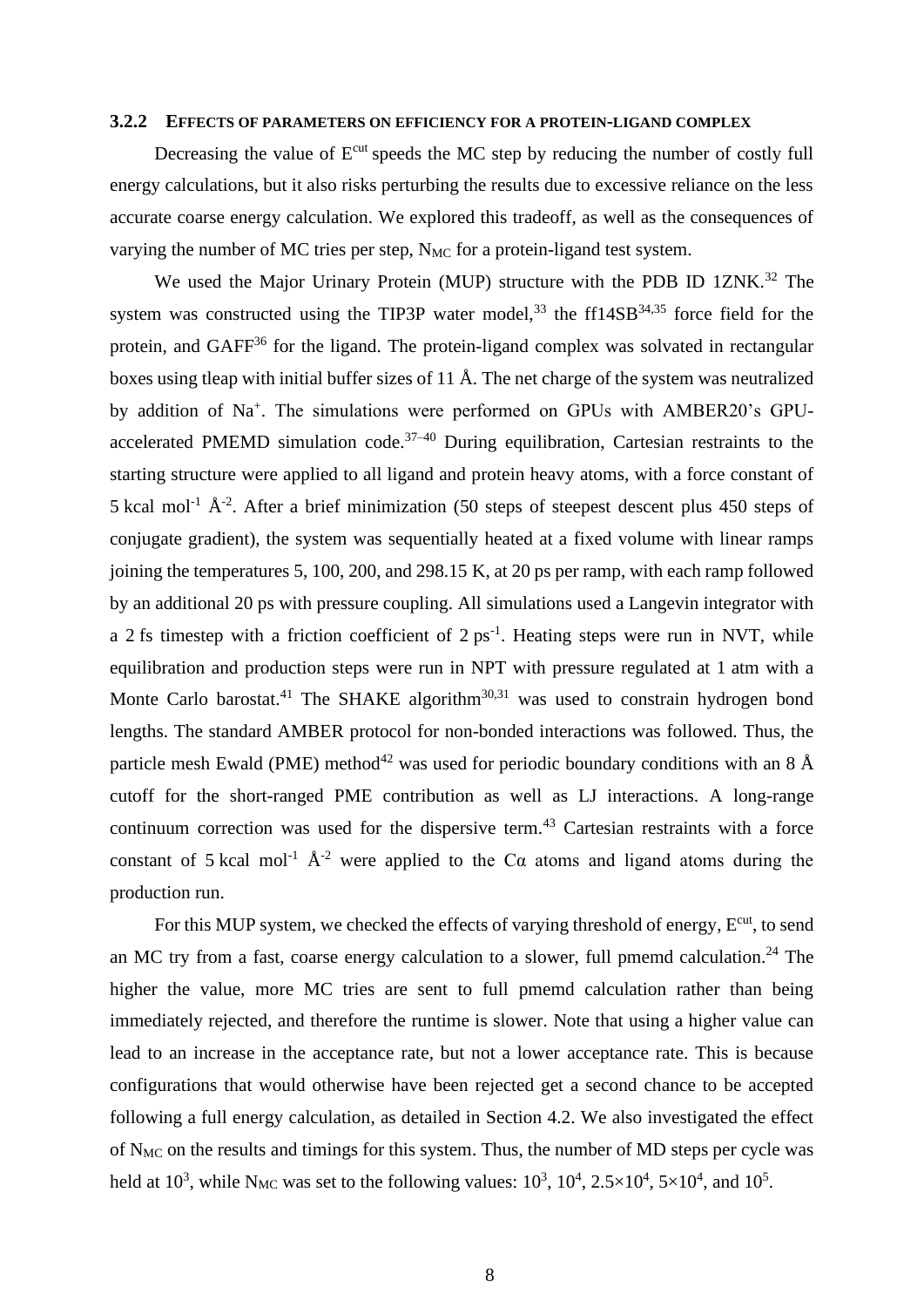#### **HARDWARE USED**

All simulations were performed on Nvidia GeForce GTX 1080 Ti GPUs, with an Intel(R) Xeon(R) Silver 4114 CPU @ 2.20GH.

#### **APPLICATION TO A BURIED CAVITY IN T4 LYSOZYME**

We used our MC/MD method to analyze the equilibrium water density in the moderately polar, buried, cavity<sup>44</sup> of the T4 Lysozyme L99A/M102Q double mutant. We used the structures of 2RBO<sup>45</sup> and performed two MD simulations where the C $\alpha$  atoms were restrained. One simulation used only MD and the second used MC/MD; both included 200 ns of MD. In the MC/MD simulation, an MC step with  $N_{MC} = 10^6$  was performed after every 10<sup>3</sup> MD steps. We then used the GIST software<sup>46</sup> within cpptraj<sup>47</sup> to compare the water densities in the buried cavities between the two simulations.

## **4 RESULTS**

#### **THERMODYNAMIC TEST SYSTEM**

Our thermodynamic test system, gas-phase water at 500K, allows us to check that we maintain the correct Boltzmann distribution for a system that has a large number of accepted MC tries; here ~57% of the MC steps resulted in a new water configuration. The potential energy distribution provided by the MC/MD method agrees closely with that provided by a pure MD simulation of the same system (Figure 2A). In addition, the results are highly consistent across all eight MC/MD runs, as shown in Figure 2B, which shows all simulations starting from the same configuration energy, diverging as sampling proceeds, and converging to very similar mean energies. For pure MD, the mean potential energy over 10<sup>7</sup> energy evaluations was  $-126.8$ kcal mol<sup>-1</sup>, while the mean potential energy for MC/MD for  $10^7$  energy evaluations divided into 8 separate  $1.25 \times 10^6$  runs was -127.0 kcal mol<sup>-1</sup> (Figure 2B). The good agreement between pure MD and MC/MD supports the validity of the parallel MC method and its correct maintenance of detailed balance. Hence, it can be used to compute experimental observables, such as binding free energies.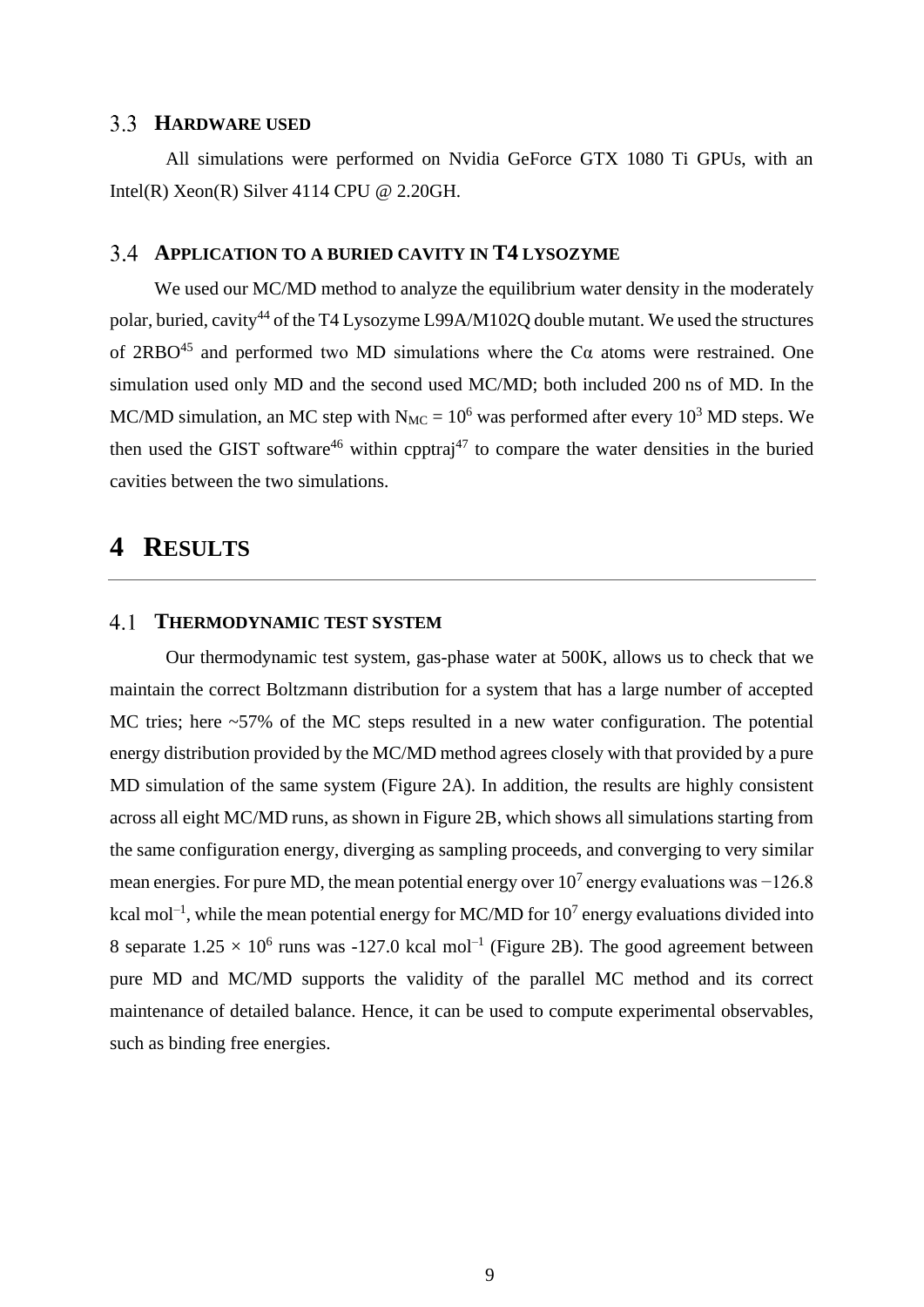

Figure 2: A) Probability distribution of potential energies for MD (red,  $10^7$  energy calculations) and MC/MD (blue,  $10<sup>7</sup>$  energy calculations). The energies were divided to bins of 0.1 kcal mol<sup>-1</sup>. B) Cumulative average of the potential energy. Red MD simulation. Gray eight replicates of the MC/MD simulations.

### <span id="page-9-0"></span>**PARAMETER OPTIMIZATION AND EFFICIENCY**

We examined the effects of  $E^{cut}$  and  $N_{MC}$  for the MUP protein-ligand test system. Setting  $E^{\text{cut}}$  to 15, 12, and 10 kcal mol<sup>-1</sup> resulted in 0.002, 0.0006 and 0.0002, of MC tries, respectively, being sent for full energy calculations. However, the fraction of tries accepted does not change significantly between these E<sup>cut</sup> thresholds (Figure 3A). This indicates that using the lower threshold tried here,  $10$  kcal mol<sup>-1</sup> is sufficient and that there is no need for a higher, and thus more rigorous, energy threshold, which results in a slowdown of the program, as shown in Figure 3B. In addition, as expected, increasing the number of MC tries  $(N_{MC})$  increases the number of acceptances, though with somewhat diminishing acceptance rates for higher values of this parameter (Figure 3A). Presumably, there are some MC cycles where the water molecule chosen is particularly stable and/or there are few trial sites available where the water could make favorable interactions with its surrounding atoms.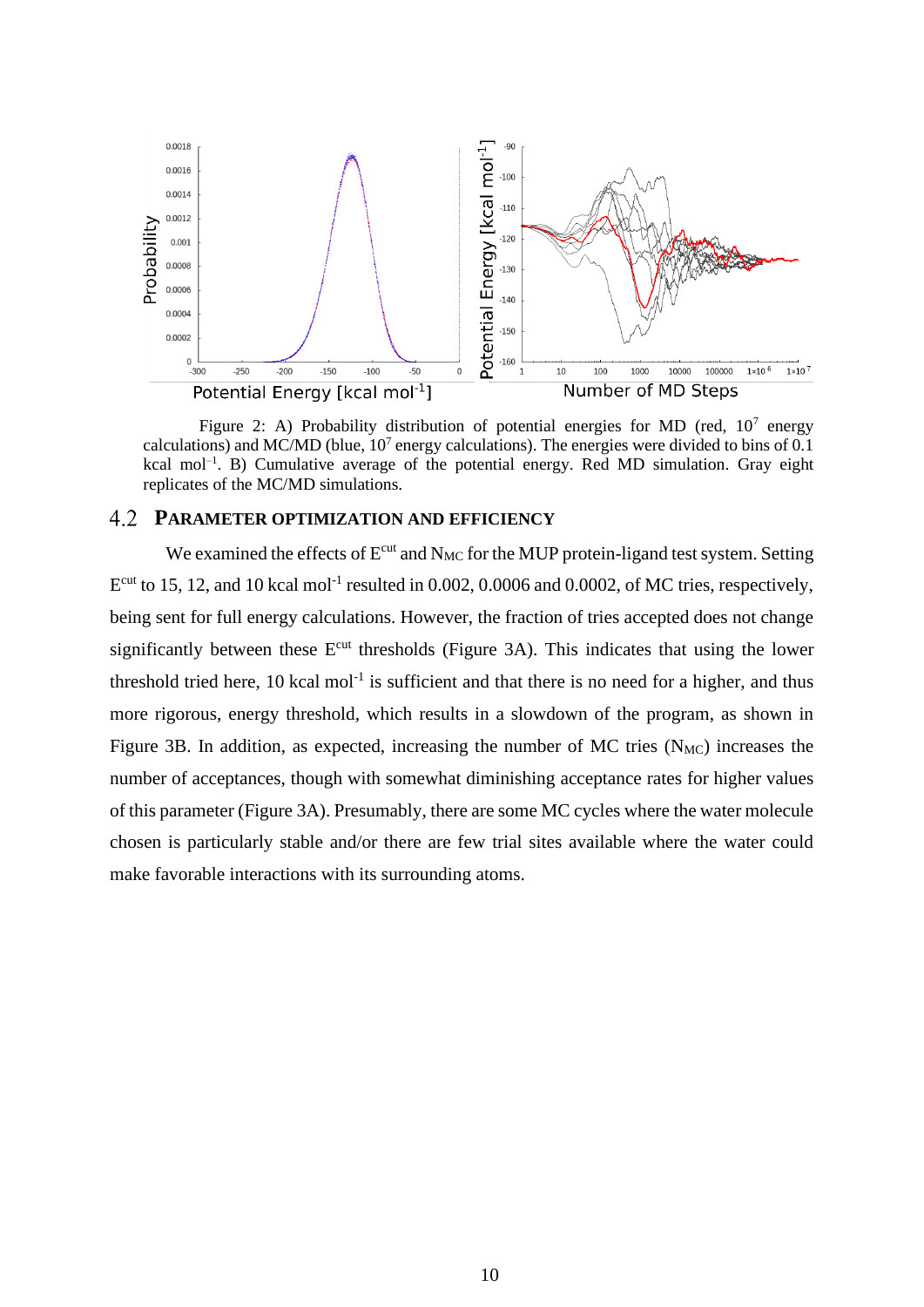

Figure 3: Results for the MUP test system. A) Mean number of accepted tries over three replicates with  $N_{MD} = 10^3$  and several values of  $N_{MC}$ , given in the legend, over a total of 10<sup>6</sup> cycles. B) Mean runtime for the same three MC/MD replicates with the present code and for our prior implementation with serial MC on the CPU (AMBER20). The value for MD without any MC is indicated on the y axis.

The present parallel, GPU-based MC implementation runs dramatically faster than our prior serial, CPU-based MC code, which is reported as AMBER20 in Figure 3B. Thus, the new algorithm is ~10 times faster for  $N_{MC} = N_{MD} = 10^3$  and ~270 times faster for  $N_{MC} = 10^5$  with  $N_{MD} = 10^3$ . Furthermore, in the AMBER20 version, increasing  $N_{MC}$  past  $10^3$  results in an approximately proportional increase in computer time, indicating that the time comes to be dominated by the time required for the MC steps. For the current version, in contrast, the cost of the MC steps remains considerably less than that for the MD steps.

This speed enhancement has important implications for the integration of the present technology into absolute and relative binding free energy calculations. Thus, for one of our prior relative binding free energy calculations (the W1 $\rightarrow$ W2 perturbation, decharge windows), using MC/MD to equilibrate a single  $\lambda$  window took ~9 hours,<sup>5</sup> while in the current version, this only requires ~30 seconds, a 1000x speedup.

#### **ILLUSTRATIVE APPLICATION TO A CAVITY IN T4 LYSOZYME** 4.3

The present MC/MD method may be applied to study the hydration of buried cavities. Here, we demonstrate this use case for the engineered L99A/M102Q mutant of T4lysozyme cavity.<sup>44</sup> Simulations with MC/MD and pure MD were initiated with no water molecules in cavity (Figure 4A). The MC/MD simulations provided a smooth, physically plausible water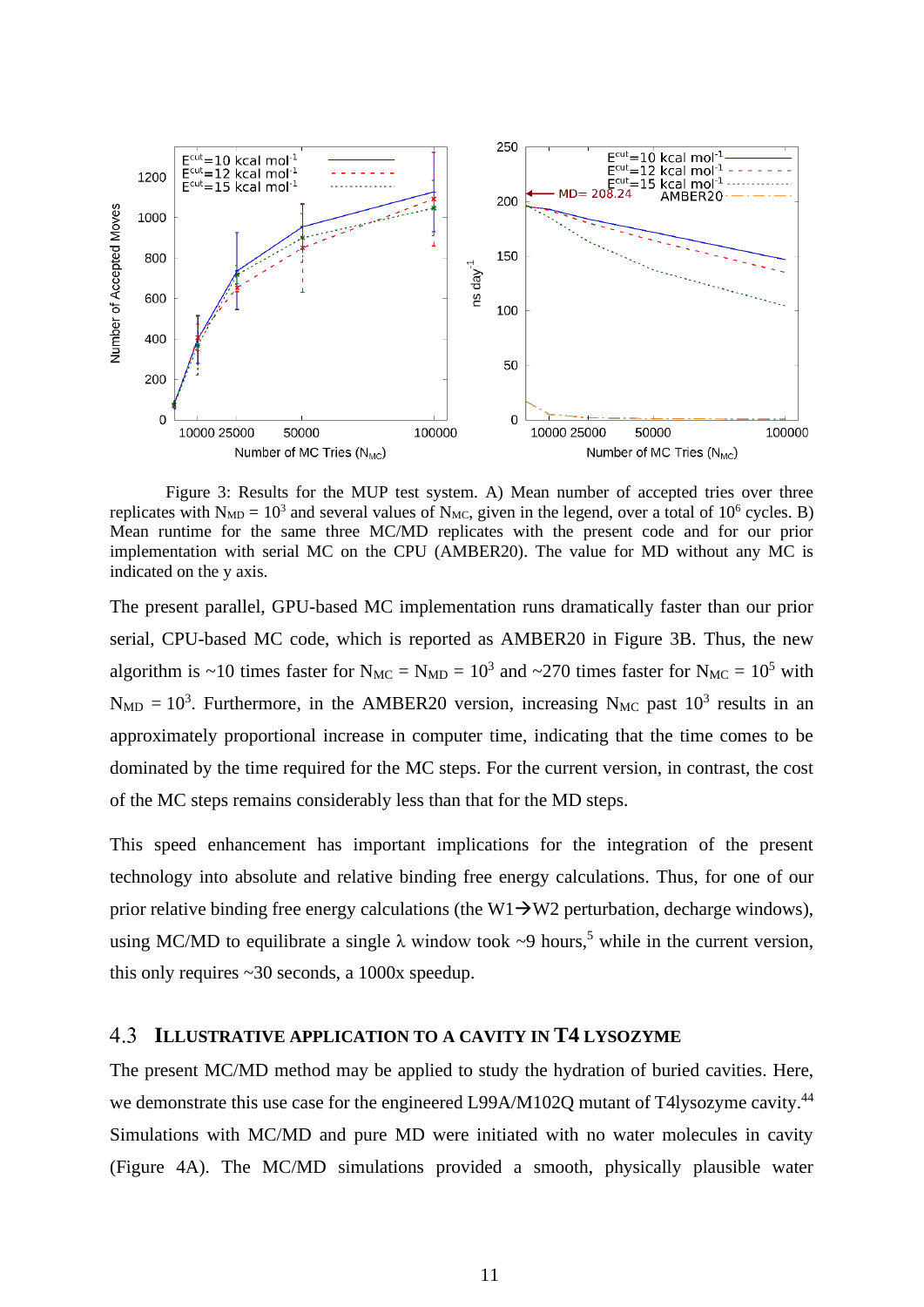distribution within the cavity (Figure 4B), while water did not penetrate to the cavity in a pure MD simulation (Figure 4C).



Figure 4: Buried cavity in the T4 Lysozyme double mutant L99A/M102Q, also showing residue GLN 102, which was used to define the MC region. A) empty cavity before simulations. B) cavity with water oxygen atom isodensity contours (blue: 0.1; red: 2.0, as multiples of bulk density), based on MC/MD simulations and computed with GIST in cpptraj. C) empty cavity observed from a pure MD simulation of roughly equal time to the MC/MD simulation shown in panel B.

## **5 DISCUSSION**

The present MC/MD method achieves speedups of 10-1000x over our prior version by using a parallel MC algorithm that is effectively ported to the GPU. A further update allows it to support all simulation box types by defining the steric grid not in terms of the boundary but in terms of the distances from a molecular component of interest, such as a ligand or a residue at the edge of a binding pocket. The ability to equilibrate buried water molecules with minimal slowdown means this can be integrated with alchemical free energy calculations and performed as part of any system setup to establish preferred locations of water molecules. This is important as it solves the need for *a priori* knowledge regarding the hydration state of the cavity and allows for water sampling in the context of a flexible protein. It may also find application for structural optimization of water molecules in crystallographic or cryo-electron microscopy structures, and to accelerate sampling of structural processes that involve the penetration of water into the protein interior, potentially including protein conformational changes or full denaturation. It may be thought that the acceptance rate would be higher for GCMC than for the present MC method, because a trial move for GCMC does not require paying the penalty of removing water from its initial location. In fact, this should not be the case, as the acceptance probability for a move to a given location with GCMC should be the same as the mean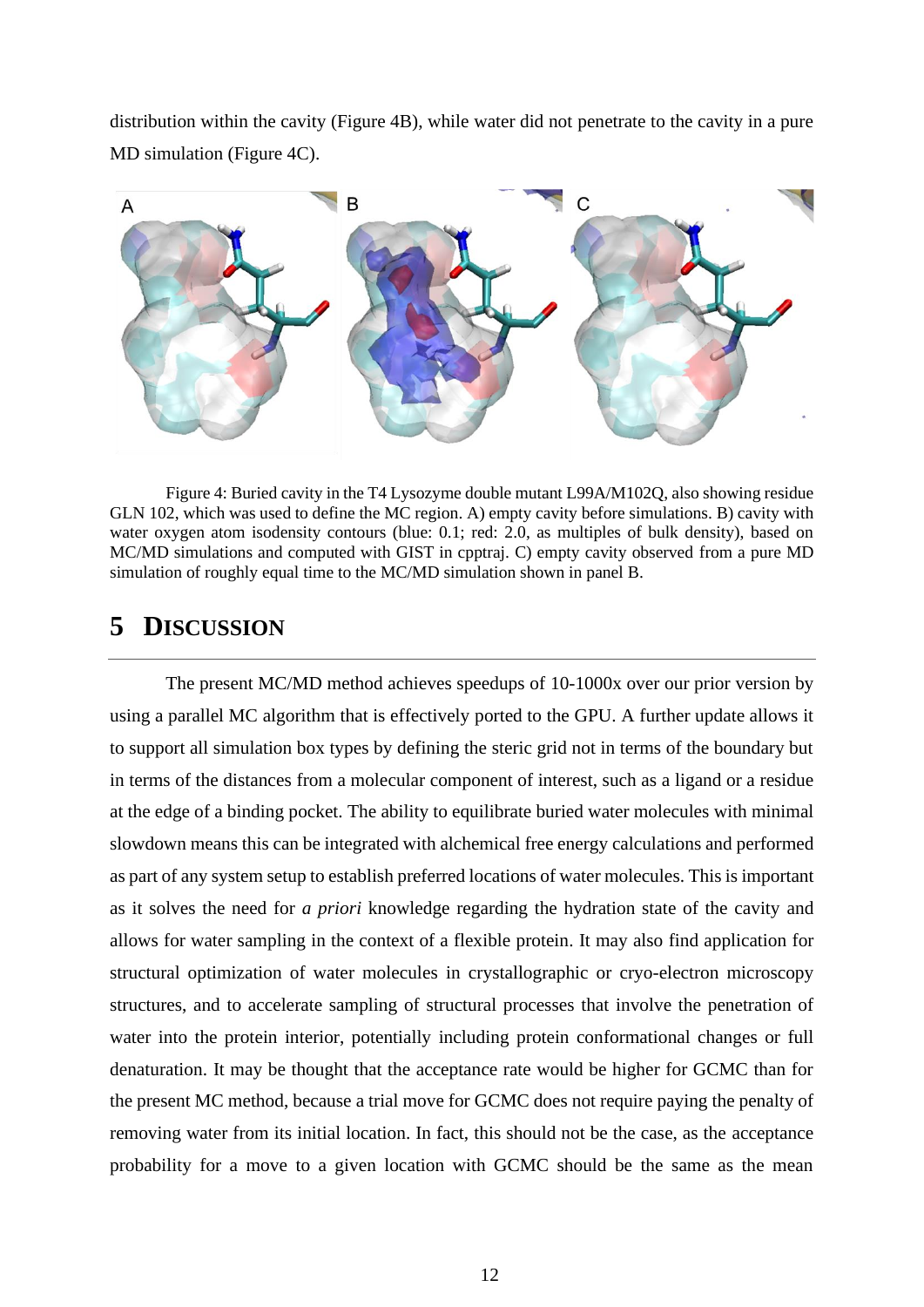acceptance probability to the same location from a simulation of bulk water having the same chemical potential as that used in the GCMC calculation.

A typical MC simulation of water makes small incremental water moves, with correspondingly small energy changes, and thus can have a large acceptance probability for these moves. In contrast, here the whole point is to make large translational MC moves that allow jumps between the protein cavity and the surrounding water. This leads to a rather low acceptance rate and motivates efforts to maximize efficiency. Following the marked advance in speed described here, possible future directions may include omitting moves that would be only within the surrounding water or within the cavity, as these are not very interesting and are accounted for by the MD steps, while being careful to avoid any possible violations of detailed balance. Another direction is to allow small clusters of water to move together in order to increase the rate of acceptance for moves into large nonpolar cavities. However, the present method is already highly efficient, and is currently available for use in the AMBER simulation software.

## **6 ACKNOWLEDGEMENTS**

MKG acknowledges funding from National Institute of General Medical Sciences (GM061300 and GM100946). These findings are solely of the authors and do not necessarily represent the views of the NIH. MKG has an equity interest in and is a cofounder and scientific advisor of VeraChem LLC. CL, BKR, and WS are employees of Roivant Discovery.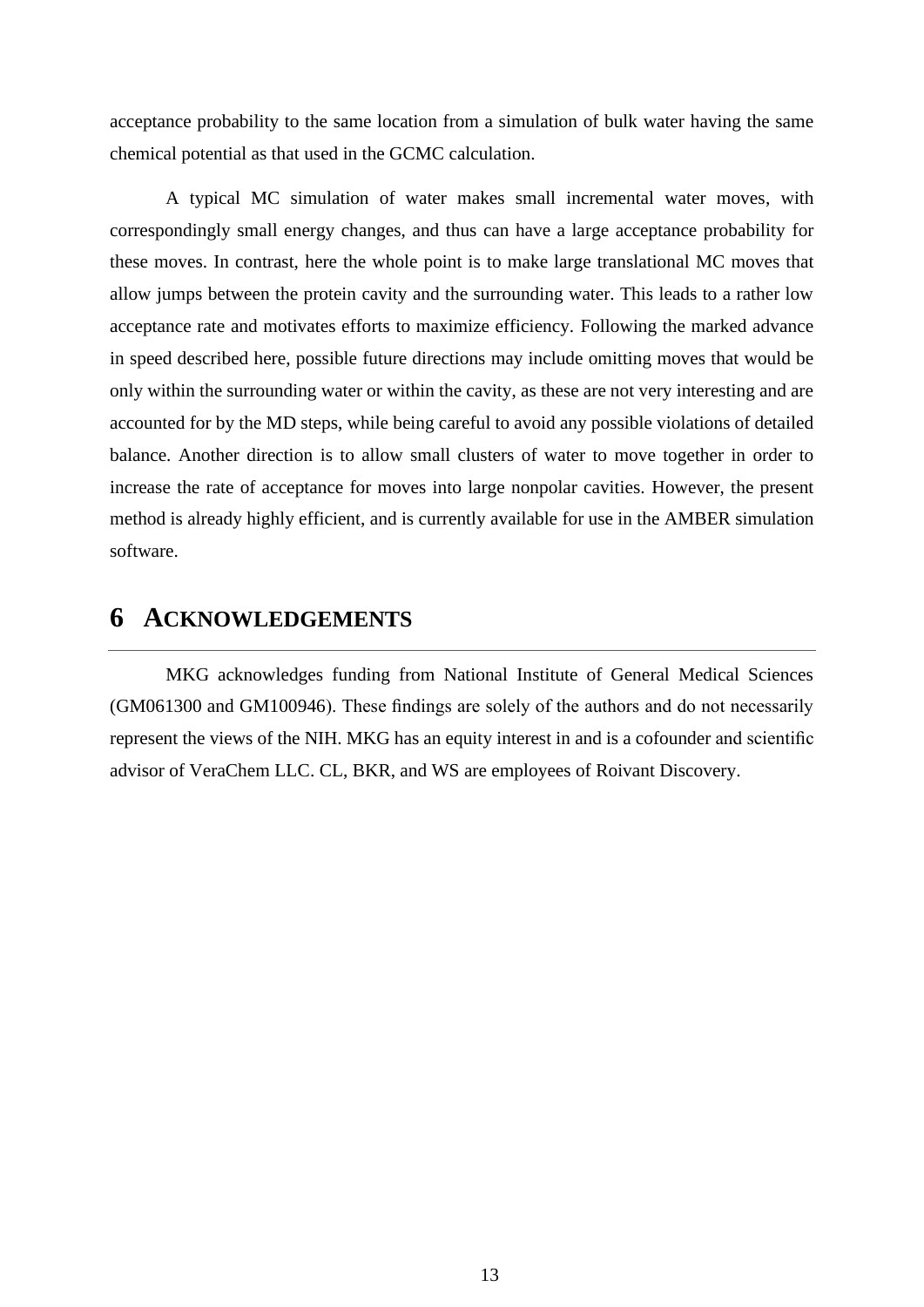## **7 REFERENCES**

- (1) Bissantz, C.; Kuhn, B.; Stahl, M. A Medicinal Chemist's Guide to Molecular Interactions. *J. Med. Chem.* **2010**, *53* (14), 5061–5084. https://doi.org/10.1021/jm100112j.
- (2) Poornima, C. S.; Dean, P. M. Hydration in Drug Design. 2. Influence of Local Site Surface Shape on Water Binding. *J. Comput. Aided Mol. Des.* **1995**, *9* (6), 513–520.
- (3) Deng, Y.; Roux, B. Computation of Binding Free Energy with Molecular Dynamics and Grand Canonical Monte Carlo Simulations. *J. Chem. Phys.* **2008**, *128* (11), 115103. https://doi.org/10.1063/1.2842080.
- (4) Ross, G. A.; Bruce Macdonald, H. E.; Cave-Ayland, C.; Cabedo Martinez, A. I.; Essex, J. W. Replica-Exchange and Standard State Binding Free Energies with Grand Canonical Monte Carlo. *J. Chem. Theory Comput.* **2017**, *13* (12), 6373–6381. https://doi.org/10.1021/acs.jctc.7b00738.
- (5) Ben-Shalom, I. Y.; Lin, Z.; Radak, B. K.; Lin, C.; Sherman, W.; Gilson, M. K. Accounting for the Central Role of Interfacial Water in Protein–Ligand Binding Free Energy Calculations. *J. Chem. Theory Comput.* **2020**, *16* (12), 7883–7894. https://doi.org/10.1021/acs.jctc.0c00785.
- (6) Ross, G.; Russell, E.; Deng, Y.; Lu, C.; Harder, E.; Abel, R.; Wang, L. *Enhancing Water Sampling in Free Energy Calculations with Grand Canonical Monte Carlo*; preprint; 2020. https://doi.org/10.26434/chemrxiv.12595073.v1.
- (7) Gilson, M. K.; Given, J. A.; Bush, B. L.; McCammon, J. A. The Statistical-Thermodynamic Basis for Computation of Binding Affinities: A Critical Review. *Biophys. J.* **1997**, *72* (3), 1047–1069. https://doi.org/10.1016/S0006-3495(97)78756-3.
- (8) Aldeghi, M.; Bluck, J. P.; Biggin, P. C. Absolute Alchemical Free Energy Calculations for Ligand Binding: A Beginner's Guide. In *Computational Drug Discovery and Design*; Gore, M., Jagtap, U. B., Eds.; Methods in Molecular Biology; Springer New York: New York, NY, 2018; Vol. 1762, pp 199–232. https://doi.org/10.1007/978-1-4939-7756- 7\_11.
- (9) Jorgensen, W. L.; Buckner, J. K.; Boudon, S.; Tirado‐Rives, J. Efficient Computation of Absolute Free Energies of Binding by Computer Simulations. Application to the Methane Dimer in Water. *The Journal of Chemical Physics* **1988**, *89* (6), 3742–3746. https://doi.org/10.1063/1.454895.
- (10) Heinzelmann, G.; Gilson, M. K. Automation of Absolute Protein-Ligand Binding Free Energy Calculations for Docking Refinement and Compound Evaluation. *Sci Rep* **2021**, *11* (1), 1116. https://doi.org/10.1038/s41598-020-80769-1.
- (11) Wu, J. Z.; Azimi, S.; Khuttan, S.; Deng, N.; Gallicchio, E. Alchemical Transfer Approach to Absolute Binding Free Energy Estimation. *J. Chem. Theory Comput.* **2021**, *17* (6), 3309–3319. https://doi.org/10.1021/acs.jctc.1c00266.
- (12) Boresch, S.; Tettinger, F.; Leitgeb, M.; Karplus, M. Absolute Binding Free Energies: A Quantitative Approach for Their Calculation. *J. Phys. Chem. B* **2003**, *107* (35), 9535– 9551. https://doi.org/10.1021/jp0217839.
- (13) Tembe, B. L.; Mc Cammon, J. A. Ligand-Receptor Interactions. *Comput. Chem.* **1984**, *8* (4), 281–283. https://doi.org/10.1016/0097-8485(84)85020-2.
- (14) Cournia, Z.; Allen, B. K.; Beuming, T.; Pearlman, D. A.; Radak, B. K.; Sherman, W. Rigorous Free Energy Simulations in Virtual Screening. *J. Chem. Inf. Model.* **2020**, acs.jcim.0c00116. https://doi.org/10.1021/acs.jcim.0c00116.
- (15) Mobley, D. L.; Gilson, M. K. Predicting Binding Free Energies: Frontiers and Benchmarks. *Annu. Rev. Biophys.* **2017**, *46*, 531–558. https://doi.org/10.1146/annurevbiophys-070816-033654.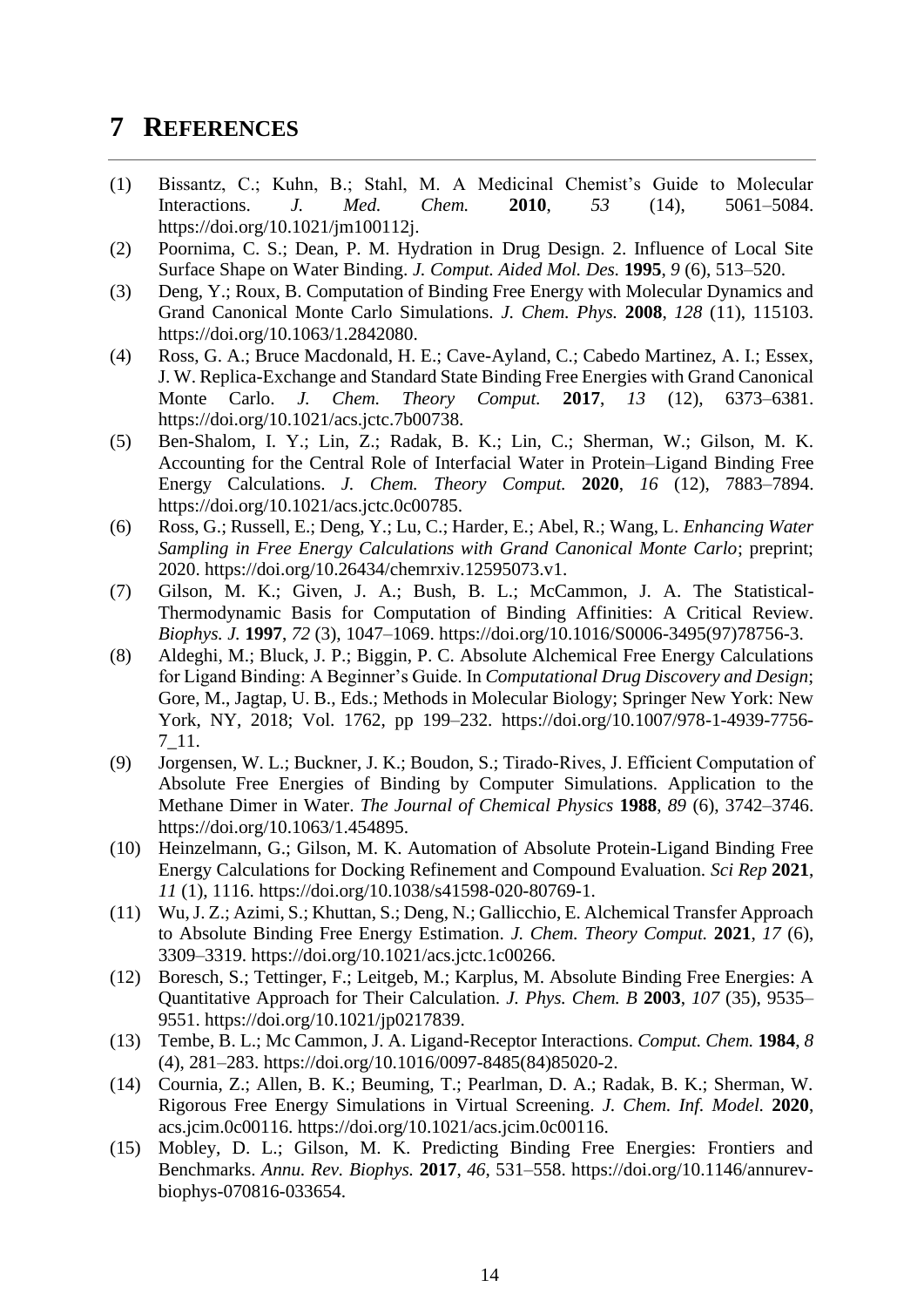- (16) Michel, J.; Verdonk, M. L.; Essex, J. W. Protein−Ligand Complexes: Computation of the Relative Free Energy of Different Scaffolds and Binding Modes. *J. Chem. Theory Comput.* **2007**, *3* (5), 1645–1655. https://doi.org/10.1021/ct700081t.
- (17) Bash, P.; Singh, U.; Brown, F.; Langridge, R.; Kollman, P. Calculation of the Relative Change in Binding Free Energy of a Protein-Inhibitor Complex. *Science* **1987**, *235* (4788), 574–576. https://doi.org/10.1126/science.3810157.
- (18) Ross, G. A.; Bodnarchuk, M. S.; Essex, J. W. Water Sites, Networks, And Free Energies with Grand Canonical Monte Carlo. *J. Am. Chem. Soc.* **2015**, *137* (47), 14930–14943. https://doi.org/10.1021/jacs.5b07940.
- (19) Mezei, M. Grand-Canonical Ensemble Monte Carlo Study of Dense Liquid: Lennard-Jones, Soft Spheres and Water. *Molecular Physics* **1987**, *61* (3), 565–582. https://doi.org/10.1080/00268978700101321.
- (20) Woo, H.-J.; Dinner, A. R.; Roux, B. Grand Canonical Monte Carlo Simulations of Water in Protein Environments. *J. Chem. Phys.* **2004**, *121* (13), 6392–6400. https://doi.org/10.1063/1.1784436.
- (21) Bruce Macdonald, H. E.; Cave-Ayland, C.; Ross, G. A.; Essex, J. W. Ligand Binding Free Energies with Adaptive Water Networks: Two-Dimensional Grand Canonical Alchemical Perturbations. *J. Chem. Theory Comput.* **2018**, *14* (12), 6586–6597. https://doi.org/10.1021/acs.jctc.8b00614.
- (22) Samways, M. L.; Bruce Macdonald, H. E.; Essex, J. W. Grand: A Python Module for Grand Canonical Water Sampling in OpenMM. *J. Chem. Inf. Model.* **2020**, *60* (10), 4436–4441. https://doi.org/10.1021/acs.jcim.0c00648.
- (23) Eastman, P.; Swails, J.; Chodera, J. D.; McGibbon, R. T.; Zhao, Y.; Beauchamp, K. A.; Wang, L.-P.; Simmonett, A. C.; Harrigan, M. P.; Stern, C. D.; Wiewiora, R. P.; Brooks, B. R.; Pande, V. S. OpenMM 7: Rapid Development of High Performance Algorithms for Molecular Dynamics. *PLoS Comput Biol* **2017**, *13* (7), e1005659. https://doi.org/10.1371/journal.pcbi.1005659.
- (24) Ben-Shalom, I. Y.; Lin, C.; Kurtzman, T.; Walker, R. C.; Gilson, M. K. Simulating Water Exchange to Buried Binding Sites. *J. Chem. Theory Comput.* **2019**, *15* (4), 2684–2691. https://doi.org/10.1021/acs.jctc.8b01284.
- (25) Bergazin, T. D.; Ben-Shalom, I. Y.; Lim, N. M.; Gill, S. C.; Gilson, M. K.; Mobley, D. L. Enhancing Water Sampling of Buried Binding Sites Using Nonequilibrium Candidate Monte Carlo. *J Comput Aided Mol Des* **2021**, *35* (2), 167–177. https://doi.org/10.1007/s10822-020-00344-8.
- (26) D.A. Case, I.Y. Ben-Shalom, S.R. Brozell, D.S. Cerutti, T.E. Cheatham, III, V.W.D. Cruzeiro, T.A. Darden, R.E. Duke, D. Ghoreishi, M.K. Gilson, H. Gohlke, A.W. Goetz, D. Greene, R Harris, N. Homeyer, S. Izadi, A. Kovalenko, T. Kurtzman, T.S. Lee, S. LeGrand, P. Li, C. Lin, J. Liu, T. Luchko, R. Luo, D.J. Mermelstein, K.M. Merz, Y. Miao, G. Monard, C. Nguyen, H. Nguyen, I. Omelyan, A. Onufriev, F. Pan, R. Qi, D.R. Roe, A. Roitberg, C. Sagui, S. Schott-Verdugo, J. Shen, C.L. Simmerling, J. Smith, R. Salomon-Ferrer, J. Swails, R.C. Walker, J. Wang, H. Wei, R.M. Wolf, X. Wu, L. Xiao, D.M. York and P.A. Kollman. *Amber18*; University of California, San Francisco, 2018.
- (27) D.A. Case, K. Belfon, I.Y. Ben-Shalom, S.R. Brozell, D.S. Cerutti, T.E. Cheatham, III, V.W.D. Cruzeiro, T.A. Darden, R.E. Duke, G. Giambasu, M.K. Gilson, H. Gohlke, A.W. Goetz, R. Harris, S. Izadi, S.A. Izmailov, K. Kasavajhala, A. Kovalenko, R. Krasny, T. Kurtzman, T.S. Lee, S. LeGrand, P. Li, C. Lin, J. Liu, T. Luchko, R. Luo, V. Man, K.M. Merz, Y. Miao, O. Mikhailovskii, G. Monard, H. Nguyen, A. Onufriev, F.Pan, S. Pantano, R. Qi, D.R. Roe, A. Roitberg, C. Sagui, S. Schott-Verdugo, J. Shen, C.L. Simmerling, N.R.Skrynnikov, J. Smith, J. Swails, R.C. Walker, J. Wang, L. Wilson, R.M. Wolf, X. Wu, Y. Xiong, Y. Xue, D.M. York and P.A. Kollman. *Amber20*; University of California, San Francisco, 2020.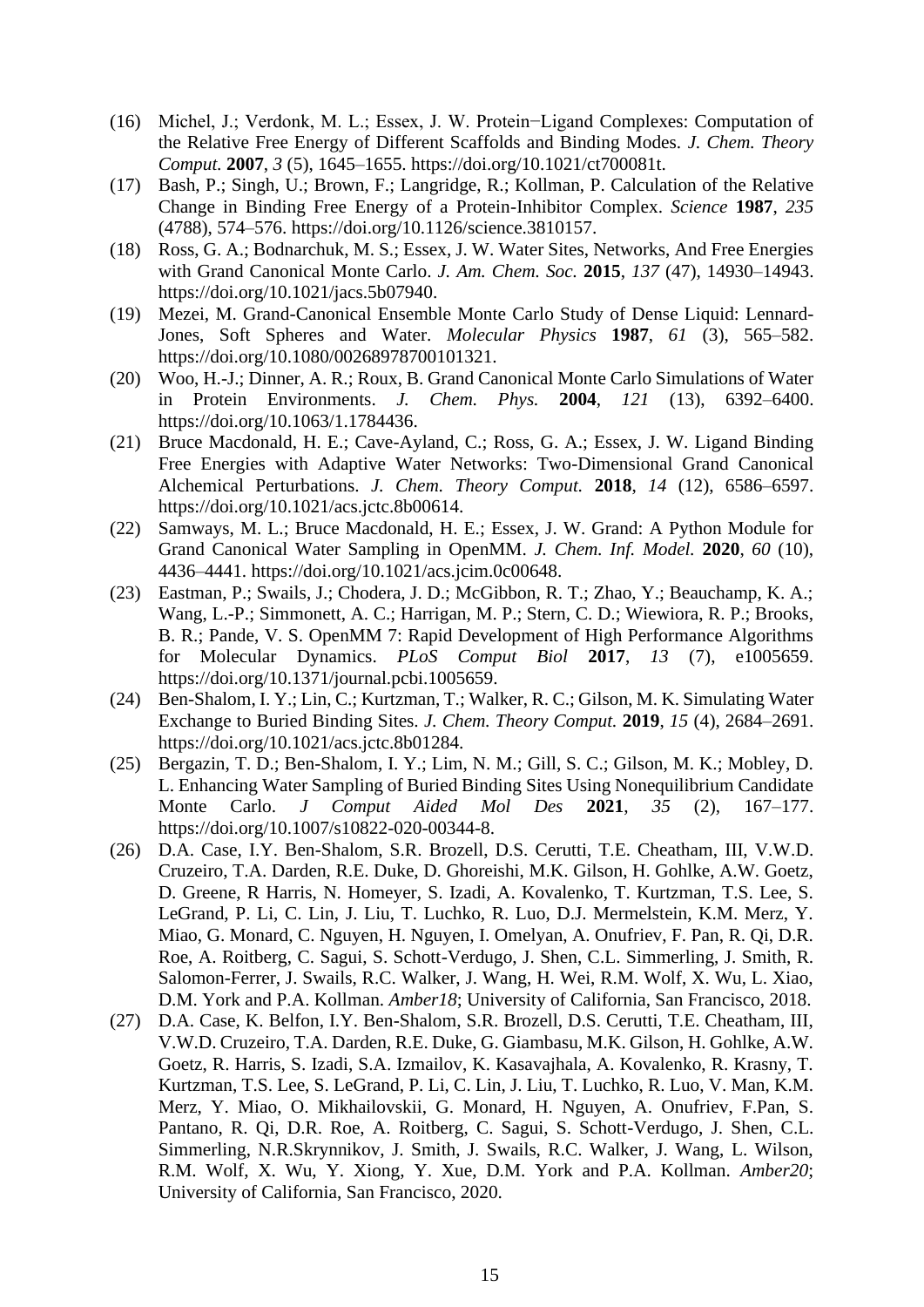- (28) Frenkel, D. Speed-up of Monte Carlo Simulations by Sampling of Rejected States. *Proceedings of the National Academy of Sciences* **2004**, *101* (51), 17571–17575. https://doi.org/10.1073/pnas.0407950101.
- (29) Kim, J.; Rodgers, J. M.; Athènes, M.; Smit, B. Molecular Monte Carlo Simulations Using Graphics Processing Units: To Waste Recycle or Not? *J. Chem. Theory Comput.* **2011**, *7* (10), 3208–3222. https://doi.org/10.1021/ct200474j.
- (30) Ryckaert, J.-P.; Ciccotti, G.; Berendsen, H. J. C. Numerical Integration of the Cartesian Equations of Motion of a System with Constraints: Molecular Dynamics of n-Alkanes. *J. Comput. Phys.* **1977**, *23* (3), 327–341. https://doi.org/10.1016/0021-9991(77)90098- 5.
- (31) Miyamoto, S.; Kollman, P. A. Settle: An Analytical Version of the SHAKE and RATTLE Algorithm for Rigid Water Models. *J. Comput. Chem.* **1992**, *13* (8), 952–962. https://doi.org/10.1002/jcc.540130805.
- (32) Malham, R.; Johnstone, S.; Bingham, R. J.; Barratt, E.; Phillips, S. E. V.; Laughton, C. A.; Homans, S. W. Strong Solute−Solute Dispersive Interactions in a Protein−Ligand Complex. *J. Am. Chem. Soc.* **2005**, *127* (48), 17061–17067. https://doi.org/10.1021/ja055454g.
- (33) Jorgensen, W. L.; Chandrasekhar, J.; Madura, J. D.; Impey, R. W.; Klein, M. L. Comparison of Simple Potential Functions for Simulating Liquid Water. *J. Chem. Phys.* **1983**, *79* (2), 926–935. https://doi.org/10.1063/1.445869.
- (34) Hornak, V.; Abel, R.; Okur, A.; Strockbine, B.; Roitberg, A.; Simmerling, C. Comparison of Multiple Amber Force Fields and Development of Improved Protein Backbone Parameters. *Proteins* **2006**, *65* (3), 712–725. https://doi.org/10.1002/prot.21123.
- (35) Maier, J. A.; Martinez, C.; Kasavajhala, K.; Wickstrom, L.; Hauser, K. E.; Simmerling, C. Ff14SB: Improving the Accuracy of Protein Side Chain and Backbone Parameters from Ff99SB. *J. Chem. Theory Comput.* **2015**, *11* (8), 3696–3713. https://doi.org/10.1021/acs.jctc.5b00255.
- (36) Wang, J.; Wolf, R. M.; Caldwell, J. W.; Kollman, P. A.; Case, D. A. Development and Testing of a General Amber Force Field. *J. Comput. Chem.* **2004**, *25* (9), 1157–1174. https://doi.org/10.1002/jcc.20035.
- (37) Götz, A. W.; Williamson, M. J.; Xu, D.; Poole, D.; Le Grand, S.; Walker, R. C. Routine Microsecond Molecular Dynamics Simulations with AMBER on GPUs. 1. Generalized Born. *J. Chem. Theory Comput.* **2012**, *8* (5), 1542–1555. https://doi.org/10.1021/ct200909j.
- (38) Salomon-Ferrer, R.; Götz, A. W.; Poole, D.; Le Grand, S.; Walker, R. C. Routine Microsecond Molecular Dynamics Simulations with AMBER on GPUs. 2. Explicit Solvent Particle Mesh Ewald. *J. Chem. Theory Comput.* **2013**, *9* (9), 3878–3888. https://doi.org/10.1021/ct400314y.
- (39) Le Grand, S.; Götz, A. W.; Walker, R. C. SPFP: Speed without Compromise—A Mixed Precision Model for GPU Accelerated Molecular Dynamics Simulations. *Comput. Phys. Commun.* **2013**, *184* (2), 374–380. https://doi.org/10.1016/j.cpc.2012.09.022.
- (40) Mermelstein, D. J.; Lin, C.; Nelson, G.; Kretsch, R.; McCammon, J. A.; Walker, R. C. Fast and Flexible Gpu Accelerated Binding Free Energy Calculations within the Amber Molecular Dynamics Package. *J. Comput. Chem.* **2018**, *39* (19), 1354–1358. https://doi.org/10.1002/jcc.25187.
- (41) Åqvist, J.; Wennerström, P.; Nervall, M.; Bjelic, S.; Brandsdal, B. O. Molecular Dynamics Simulations of Water and Biomolecules with a Monte Carlo Constant Pressure Algorithm. *Chemical Physics Letters* **2004**, *384* (4–6), 288–294. https://doi.org/10.1016/j.cplett.2003.12.039.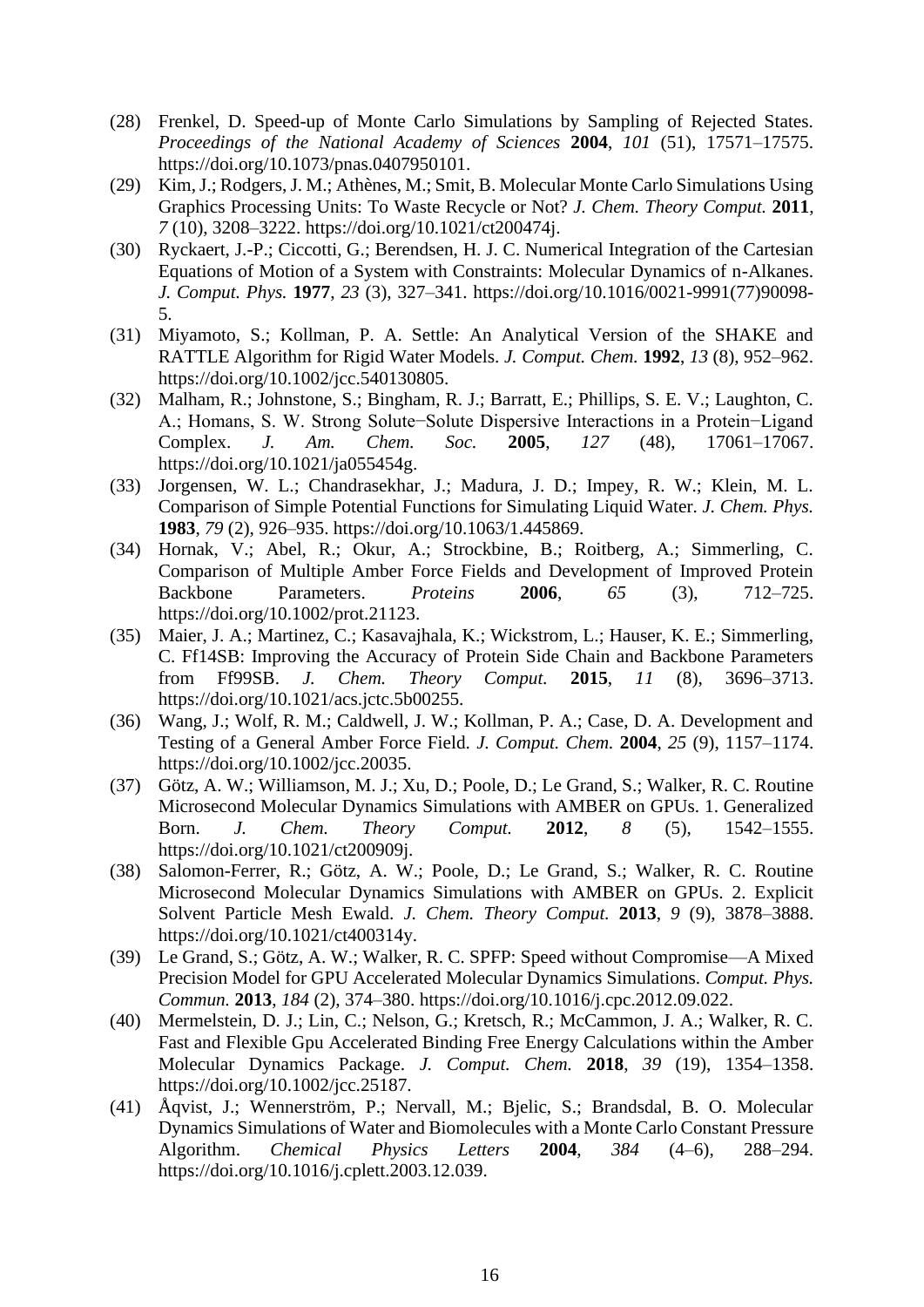- (42) Darden, T.; York, D.; Pedersen, L. Particle Mesh Ewald: An N⋅log(N) Method for Ewald Sums in Large Systems. *J. Chem. Phys.* **1993**, *98* (12), 10089–10092. https://doi.org/10.1063/1.464397.
- (43) Shirts, M. R.; Mobley, D. L.; Chodera, J. D.; Pande, V. S. Accurate and Efficient Corrections for Missing Dispersion Interactions in Molecular Simulations. *J. Phys. Chem. B* **2007**, *111* (45), 13052–13063. https://doi.org/10.1021/jp0735987.
- (44) Boyce, S. E.; Mobley, D. L.; Rocklin, G. J.; Graves, A. P.; Dill, K. A.; Shoichet, B. K. Predicting Ligand Binding Affinity with Alchemical Free Energy Methods in a Polar Model Binding Site. *J. Mol. Biol.* **2009**, *394* (4), 747–763. https://doi.org/10.1016/j.jmb.2009.09.049.
- (45) Graves, A. P.; Shivakumar, D. M.; Boyce, S. E.; Jacobson, M. P.; Case, D. A.; Shoichet, B. K. Rescoring Docking Hit Lists for Model Cavity Sites: Predictions and Experimental Testing. *Journal of Molecular Biology* **2008**, *377* (3), 914–934. https://doi.org/10.1016/j.jmb.2008.01.049.
- (46) Nguyen, C. N.; Young, T. K.; Gilson, M. K. Grid Inhomogeneous Solvation Theory: Hydration Structure and Thermodynamics of the Miniature Receptor Cucurbit[7]Uril. *J. Chem. Phys.* **2012**, *137* (4), 044101. https://doi.org/10.1063/1.4733951.
- (47) Ramsey, S.; Nguyen, C.; Salomon-Ferrer, R.; Walker, R. C.; Gilson, M. K.; Kurtzman, T. Solvation Thermodynamic Mapping of Molecular Surfaces in AmberTools: GIST. *J. Comput. Chem.* **2016**, *37* (21), 2029–2037. https://doi.org/10.1002/jcc.24417.